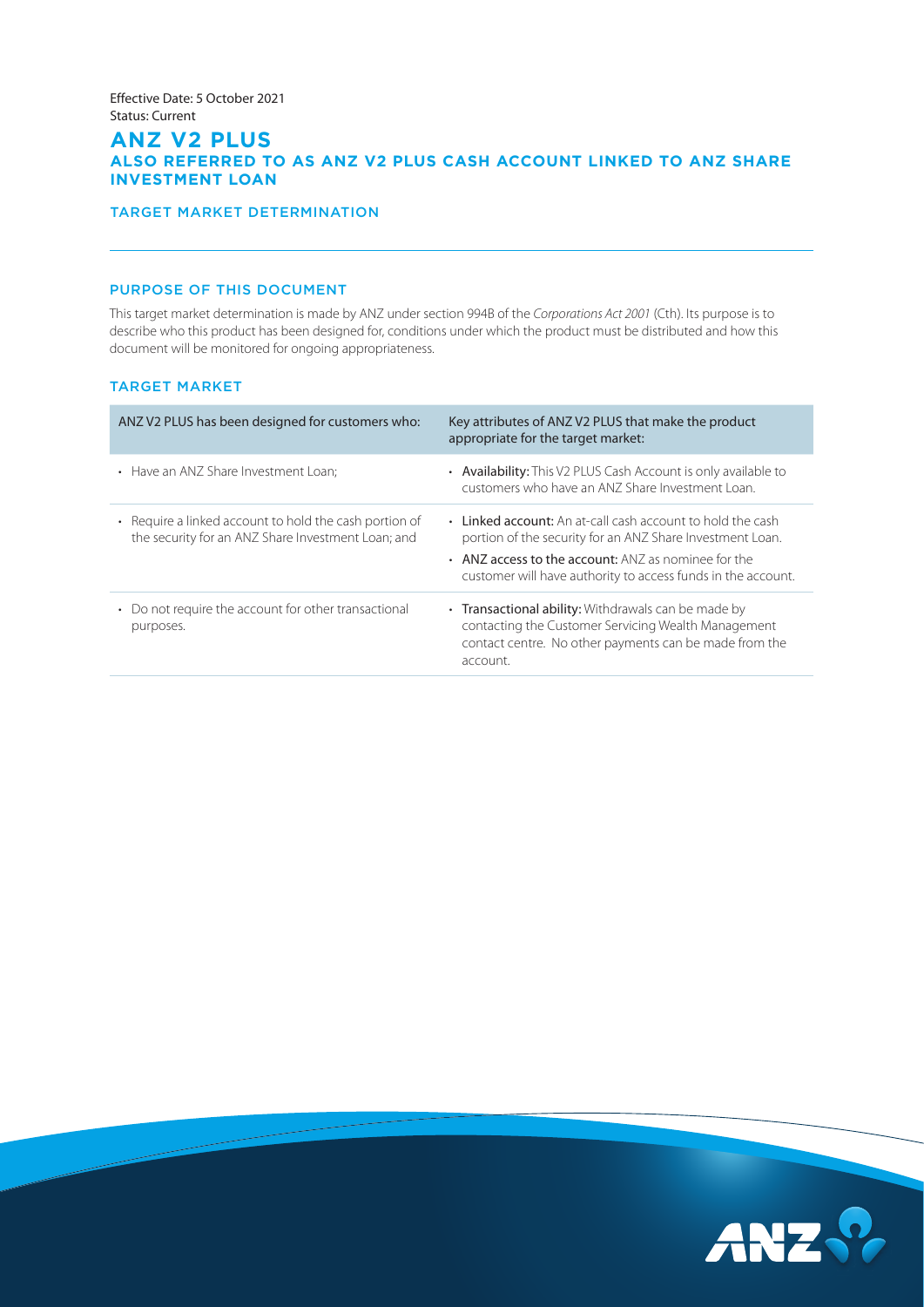# DISTRIBUTION CONDITIONS

ANZ applies the following conditions and restrictions to the distribution of ANZ V2 PLUS so that the product is likely to be provided to customers in the target market.

| So that ANZ only issues ANZ V2 PLUS on<br>receipt of a compliant instruction to open<br>an ANZ Share Investment Loan.                                                                                                                                                                                                 |
|-----------------------------------------------------------------------------------------------------------------------------------------------------------------------------------------------------------------------------------------------------------------------------------------------------------------------|
| This process is designed to ensure:<br>• ANZ will only receive an instruction for<br>ANZ V2 PLUS with an application for an<br>ANZ Share Investment Loan (to which<br>it will be linked); and<br>• the account is issued to ANZ (or an<br>ANZ related entity) as nominee for a<br>customer who has been issued an ANZ |
| Share Investment Loan.                                                                                                                                                                                                                                                                                                |